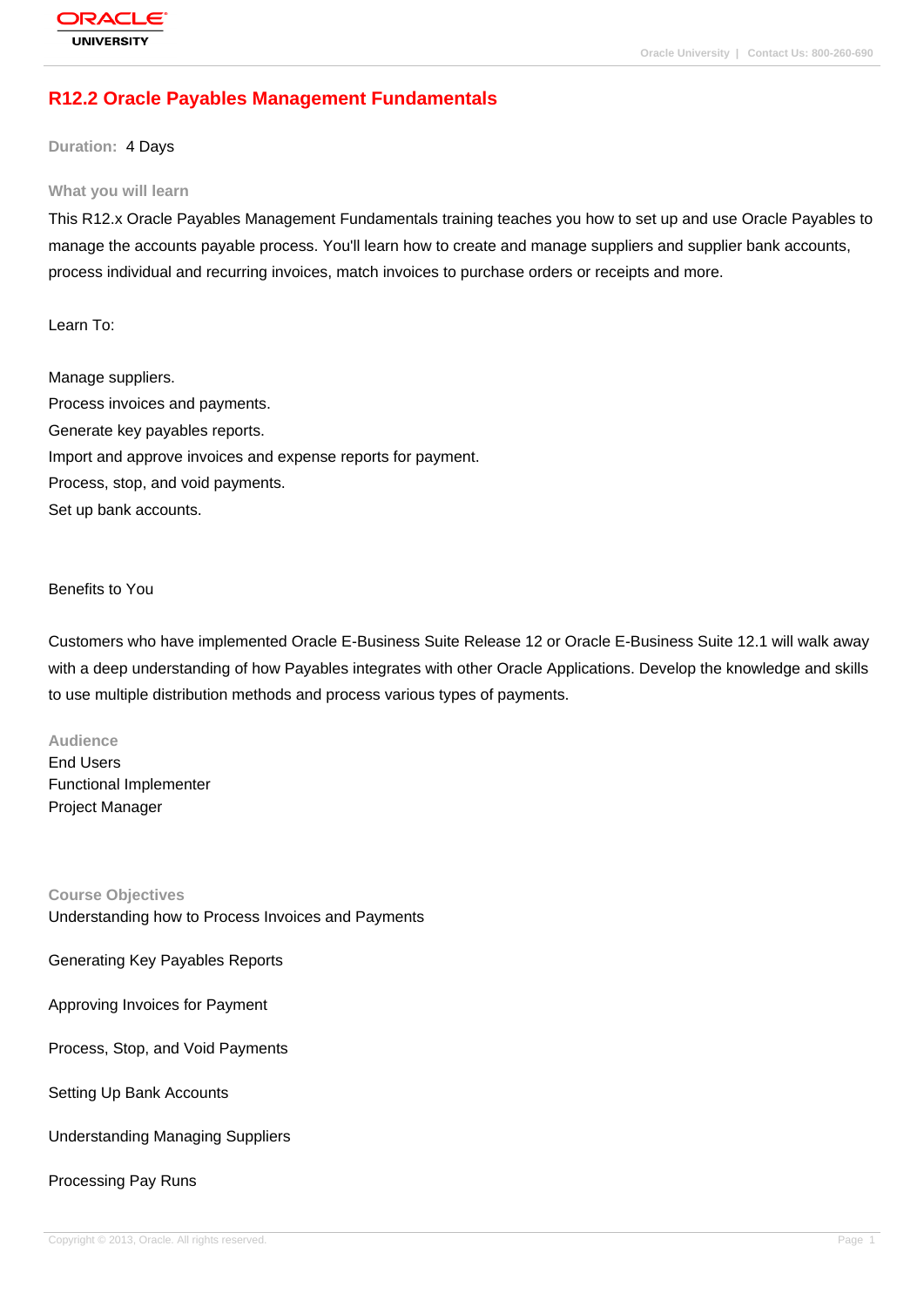# Closing Payables Periods

### View Accounting

# **Course Topics**

### **Procure to Pay Overview**

Describing the Procure to Pay Process Flow Describing how the Procure to Pay Process Fits Across the eBusiness Suite Applications

### **Payables Overview**

Overview of Payables Processes Understanding Supplier Entry Understanding Invoice Entry Understanding Payments Analyzing Payables Integration Points Using Payables Open Interfaces to Import Data

#### **Suppliers**

Understanding the Procure to Pay Lifecycle Defining Supplier and Supplier Sites Identifying the Key Reports Understanding Setup Options Analyzing Implementation Considerations

### **Invoices**

Importing and Entering Invoices and Invoice Distributions Matching Invoices to Purchase Orders Validating Invoices Applying and Releasing Holds Understanding the Invoice Approval Workflow Generating Key Reports Analyzing Setup Options Analyzing Implementation Considerations

#### **Payments**

Describing the Payments Process Setting Up Banks and Bank Accounts Entering Single Payments Processing Multiple Payments Understanding how to Review Payments Understanding how to Adjust Payments Analyze Setting up and Creating Bills Payable Creating, Applying, and Releasing Holds on Prepayments

# **Expense Reports and Credit Cards**

Describing the Expense Reports Process Understanding how to Enter Expense Report Templates Entering Expense Reports Understanding how to Apply Advances